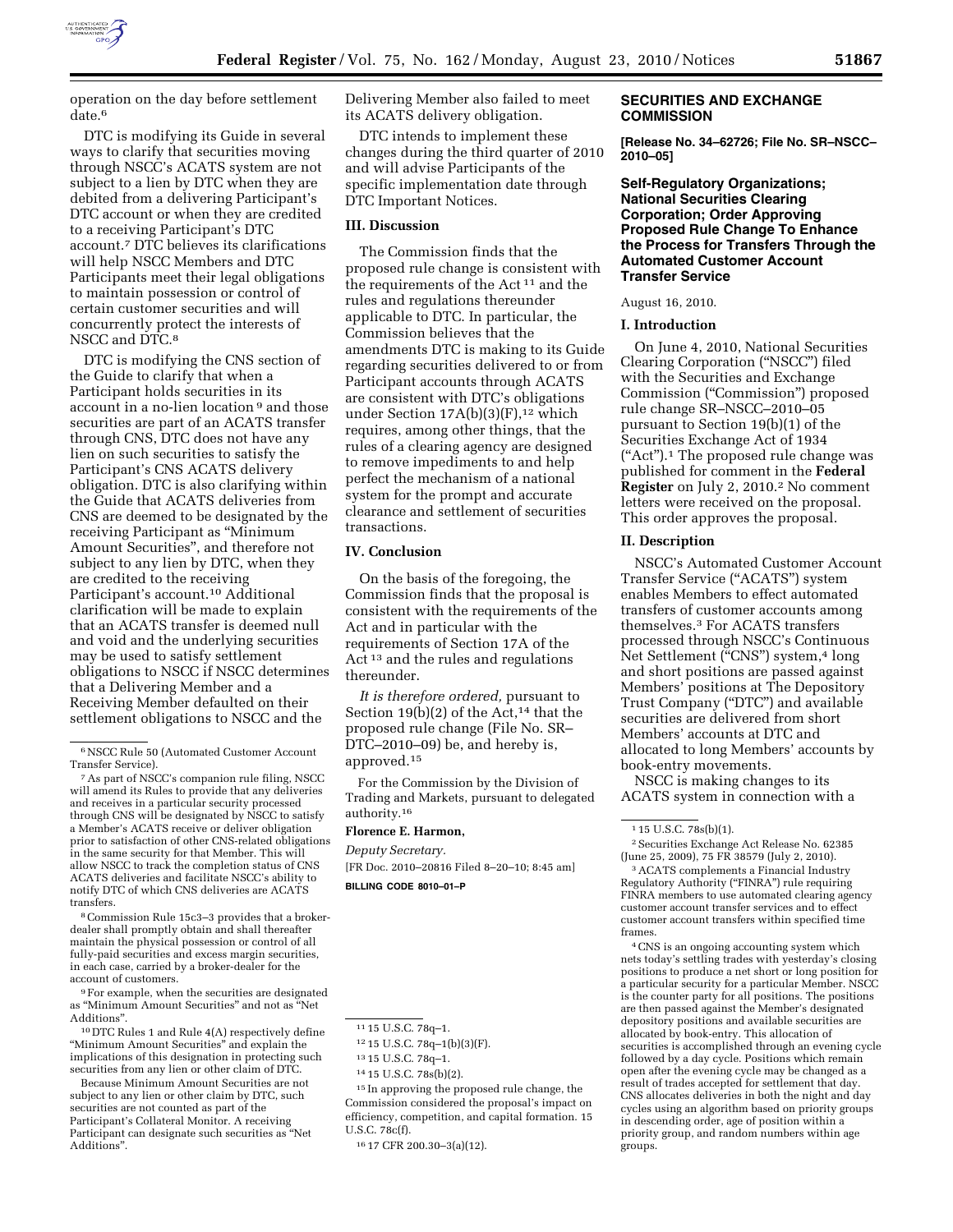concurrent rule change by DTC<sup>5</sup> and is making these changes for two reasons. First, NSCC believes the changes will enhance protection for customer securities in ACATS transfers so that customer account transfers to new firms will be maximized in the event of a Member failure. Accordingly, NSCC will modify its ACATS processing and its Rules so that deliveries or receives processed through CNS will satisfy a Member's ACATS receive or deliver obligations prior to satisfying other CNS-related obligations of that Member in the same security. NSCC will also track CNS ACATS items to prevent reversals of completed transfers in the event of a Member's failure. Second, NSCC believes the changes will facilitate compliance by its Members with their securities possession and control requirements.6 To that end, NSCC will modify its Rules to clarify that in no event does NSCC have a lien on securities that are carried by a Member for the account of its customers and that are delivered through the CNS ACATS service.7

## *1. ACATS Transfers Through the CNS System*

Through ACATS, an NSCC Member to which a customer's securities account is to be transferred (''Receiving Member'') submits a Transfer Initiation Request to initiate the account transfer process. NSCC causes all CNS-eligible items in that customer account to enter NSCC's CNS accounting operation on the day before settlement date unless the Receiving Member notifies NSCC that certain items should be withheld from CNS processing.8

Ordinary CNS items enter the system at contract value, but ACATS items enter CNS unvalued. This reflects the nature of the ACATS CNS items as

7 DTC's Settlement Service Guide currently provides that securities delivered to a receiving DTC Participant's account from CNS are classified as collateral which may otherwise be made available to NSCC in the event that the DTC Participant fails to meet its NSCC settlement obligation. Pursuant to the concurrent DTC rule change, DTC will revise its Service Guide to provide that ACATS deliveries from CNS will be designated by the DTC Participant as minimum amount securities when credited to the Participant's account. This designation will prevent the securities from being designated as collateral for either this purpose or for purposes of DTC's Rules. 8NSCC Rule 50 (Automated Customer Account

Transfer Service).

"free" transfers. To incentivize deliveries, ACATS items are marked-tothe-market on the morning of settlement date using their full CNS value as of the prior day's closing price. Consequently, the Delivering Member's CNS projection report shows a short securities position, and its CNS cash reconciliation report shows a cash debit for the "full value" mark. Conversely, the Receiving Member's projection report shows a long securities position, and its cash reconciliation report shows a cash credit equal to the "full value" mark. If the Delivering Member fulfills its ACATS delivery obligation, then its short position is cancelled, and the cash debit for the mark is offset by a cash credit. Likewise, upon receipt of the securities by the Receiving Member, the Receiving Member's long position is offset, and the cash credit for the mark is offset by the cash debit. The net result is a ''free'' transfer of securities because no money is paid by either the Delivering Member or Receiving Member.

For transactions processed through CNS, NSCC normally becomes the counter party to the transaction and guarantees settlement.9 However, CNS ACATS transfers are not guaranteed. If a party fails to pay any portion of its money settlement obligation on settlement Date,<sup>10</sup> NSCC may reverse uncompleted ACATS items and any associated debits or credits calculated using the marking process described above would be eliminated.

ACATS transfers settled through CNS are fungible with all other CNS activity. The CNS system does not distinguish between ACATS transactions and other transactions, which means that CNS ACATS receives and delivers are netted with guaranteed settling trades in the same securities. However, NSCC will now begin tracking ACATS receive and deliver obligations in CNS, and CNS allocations will be applied to ACATS receive and deliver obligations for a Member in a security before satisfying another obligation in the same security. At the end of each processing day, CNS ACATS fails will continue to be marked to the full-market value and netted with all other CNS obligations under NSCC's Rules.

In the event of a Member failure, NSCC will use this automated tracking capability to differentiate between completed and uncompleted CNS ACATS transactions. NSCC will therefore be able to reverse uncompleted ACATS transfers of a failing Member while allowing assets associated with completed ACATS transfers to remain with the Receiving Member. NSCC believes this will help maximize CNSrelated transfers of customer accounts to new firms.

An ACATS transfer of a failing Member will be deemed uncompleted if the failing Member is a Delivering Member and it has failed to deliver to CNS all or a portion of the securities associated with the ACATS transfer. If the failing Member is a Receiving Member and it has failed to receive all or a portion of the securities associated with the ACATS transfer from CNS, then the transfer will likewise be deemed uncompleted. In either case, if the Delivering Member makes a partial delivery of securities to CNS then the transfer will be deemed completed for the amount of securities received from CNS by the Receiving Member to the extent that amount does not exceed the amount delivered to CNS by the Delivering Member. The transfer will be deemed uncompleted as to any remaining securities beyond that amount, and only the uncompleted portion of the transfer will be subject to reversal. Transfers will also be deemed uncompleted when the failing Member is the Delivering Member and it has a flat or overall long CNS position or when the failing member is the Receiving Member and it has a flat or overall short CNS position.

In the event a Delivering Member and Receiving Member fail on the same settlement day and have an ACATS transfer obligation between them, any transfer deemed uncompleted for the Delivering Member will also be deemed uncompleted for the Receiving Member. NSCC will notify the affected Members of the details associated with the assets subject to the reversal, and the affected Members will have to reestablish customer positions accordingly.

#### *2. Possession and Control Requirements*

To facilitate the compliance of Members with their securities possession and control requirements of securities subject to ACATS transfers processed through CNS, NSCC will modify its Rules to clarify that it does not maintain a lien over ACATS assets delivered to a Receiving Member through CNS.

#### *3. Amendments to Rules and Procedures*

To provide for the modifications to ACATS described in this order, NSCC

<sup>5</sup>File No. SR–DTC–2010–09. Securities Exchange Act Release Nos. 62384 (June 25, 2010), 75 FR 38581 (July 2, 2010) and 62385 (June 25, 2009), 75

<sup>&</sup>lt;sup>6</sup> Commission Rule 15c3–3 provides that a brokerdealer shall promptly obtain and shall thereafter maintain the physical possession or control of all fully paid securities and excess margin securities carried for the account of customers. 17 CFR 240.15c3–3.

<sup>9</sup>Pursuant to Addendum K of its Rules, NSCC generally guarantees the completion of Continuous Net Settlement (''CNS'') and Balance Order trades that reach the later of midnight of T+1 or midnight of the day they are reported to Members. Shortened process trades, such as same-day and next-day settling trades, are guaranteed upon comparison or trade recording processing.

<sup>10</sup>This includes failure by a Member to pay a mark-to-market charge.